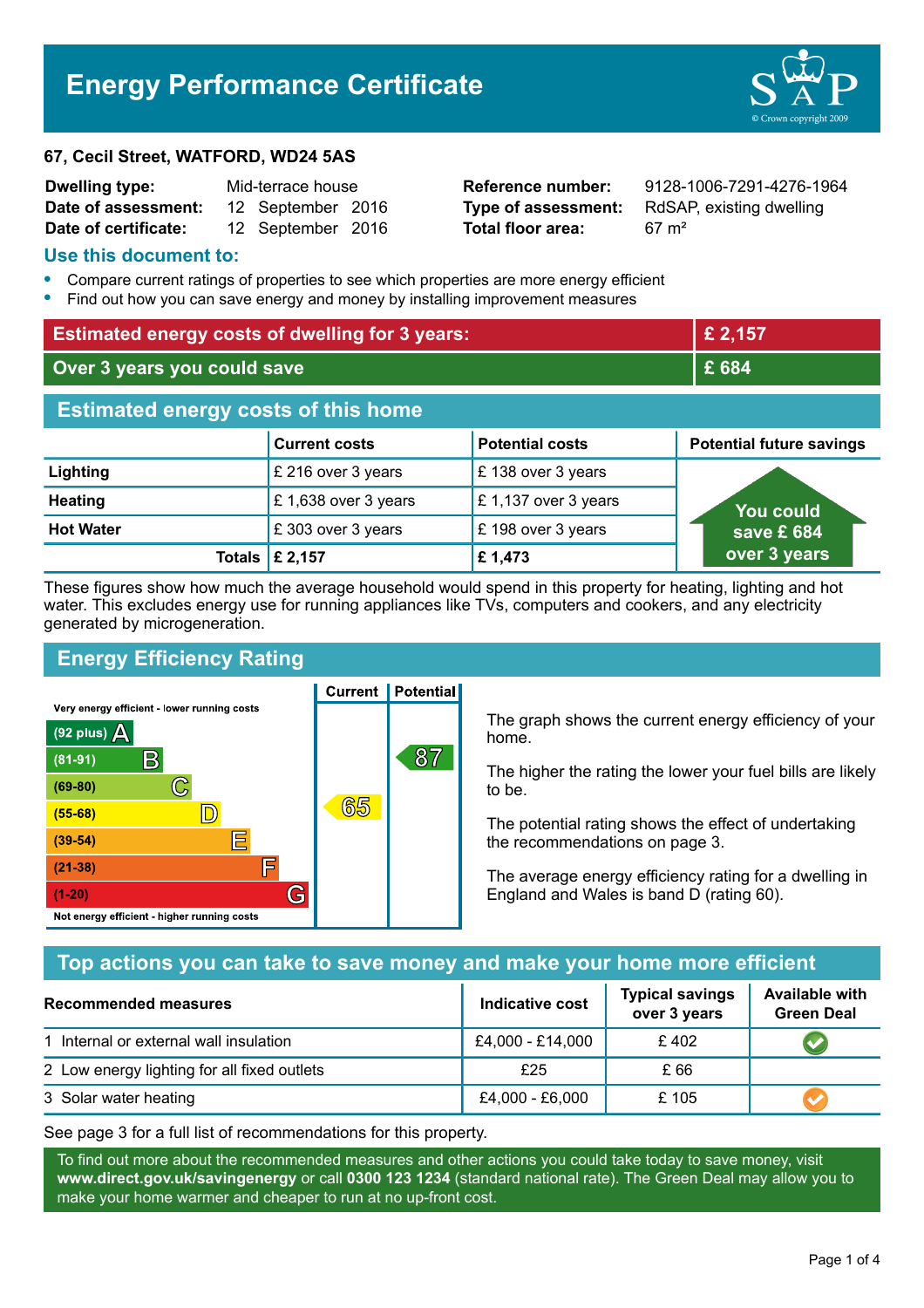#### 67, Cecil Street, WATFORD, WD24 5AS 12 September 2016 RRN: 9128-1006-7291-4276-1964

**Energy Performance Certificate**

#### **Summary of this home's energy performance related features**

| <b>Element</b>        | <b>Description</b>                             | <b>Energy Efficiency</b> |
|-----------------------|------------------------------------------------|--------------------------|
| Walls                 | Solid brick, as built, no insulation (assumed) | ★☆☆☆☆                    |
| Roof                  | Pitched, 100 mm loft insulation                | ★★★☆☆                    |
|                       | Pitched, no insulation (assumed)               | ★☆☆☆☆                    |
| Floor                 | Suspended, no insulation (assumed)             |                          |
|                       | Solid, no insulation (assumed)                 |                          |
| <b>Windows</b>        | Fully double glazed                            | ★★★☆☆                    |
| Main heating          | Boiler and radiators, mains gas                | ★★★★☆                    |
| Main heating controls | Programmer and room thermostat                 | ★★★☆☆                    |
| Secondary heating     | None                                           |                          |
| Hot water             | From main system                               | ★★★★☆                    |
| Lighting              | Low energy lighting in 44% of fixed outlets    | ★★★☆☆                    |

Current primary energy use per square metre of floor area: 254 kWh/m² per year

The assessment does not take into consideration the physical condition of any element. 'Assumed' means that the insulation could not be inspected and an assumption has been made in the methodology based on age and type of construction.

#### **Low and zero carbon energy sources**

Low and zero carbon energy sources are sources of energy that release either very little or no carbon dioxide into the atmosphere when they are used. Installing these sources may help reduce energy bills as well as cutting carbon. There are none provided for this home.

## **Opportunity to benefit from a Green Deal on this property**

The Green Deal may enable owners and occupiers to make improvements to their property to make it more energy efficient. Under a Green Deal, the cost of the improvements is repaid over time via a credit agreement. Repayments are made through a charge added to the electricity bill for the property. To see which improvements are recommended for this property, please turn to page 3. You can choose which improvements you want to install and ask for a quote from an authorised Green Deal provider. They will organise installation by an authorised Green Deal installer. If you move home, the responsibility for paying the Green Deal charge under the credit agreement passes to the new electricity bill payer.

For householders in receipt of income-related benefits, additional help may be available.

To find out more, visit **www.direct.gov.uk/savingenergy** or call **0300 123 1234**.

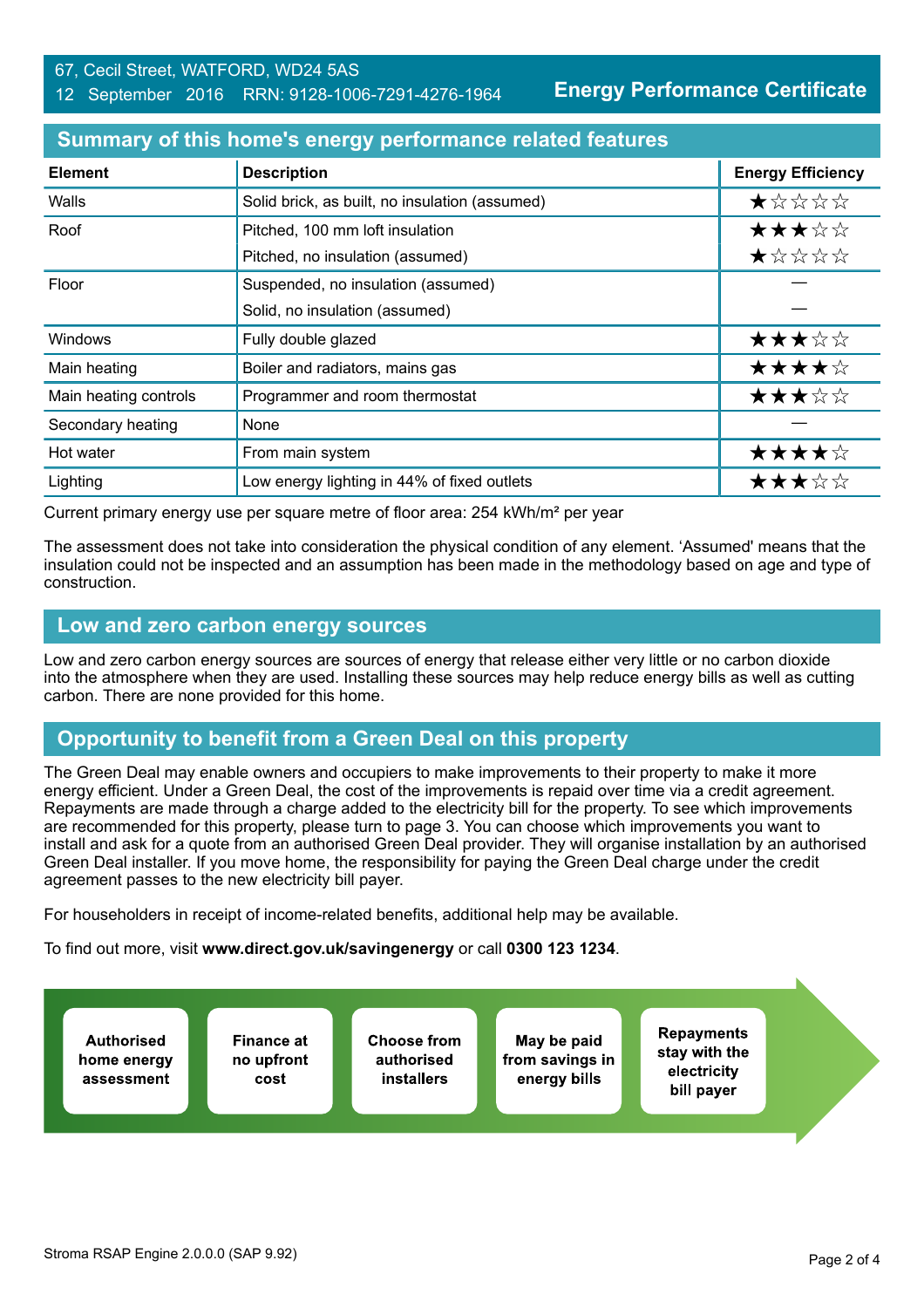#### 67, Cecil Street, WATFORD, WD24 5AS 12 September 2016 RRN: 9128-1006-7291-4276-1964

# **Recommendations**

The measures below will improve the energy performance of your dwelling. The performance ratings after improvements listed below are cumulative; that is, they assume the improvements have been installed in the order that they appear in the table. Further information about the recommended measures and other simple actions you could take today to save money is available at **www.direct.gov.uk/savingenergy**. Before installing measures, you should make sure you have secured the appropriate permissions, where necessary. Such permissions might include permission from your landlord (if you are a tenant) or approval under Building Regulations for certain types of work.

Measures with a green tick are likely to be fully financed through the Green Deal since the cost of the measures should be covered by the energy they save. Additional support may be available for homes where solid wall insulation is recommended. If you want to take up measures with an orange tick  $\bullet$ , be aware you may need to contribute some payment up-front.

| <b>Recommended measures</b>               | <b>Indicative cost</b> | <b>Typical savings</b><br>per year | <b>Rating after</b><br><b>improvement</b> | <b>Green Deal</b><br>finance |
|-------------------------------------------|------------------------|------------------------------------|-------------------------------------------|------------------------------|
| Internal or external wall insulation      | £4,000 - £14,000       | £134                               | C71                                       | V                            |
| Low energy lighting for all fixed outlets | £25                    | £ 22                               | C72                                       |                              |
| Solar water heating                       | £4,000 - £6,000        | £ 35                               | C73                                       |                              |
| Replacement glazing units                 | £1,000 - £1,400        | £ 35                               | C75                                       |                              |
| Solar photovoltaic panels, 2.5 kWp        | £5,000 - £8,000        | £ 283                              | <b>B87</b>                                |                              |

## **Choosing the right package**

Visit **www.epcadviser.direct.gov.uk**, our online tool which uses information from this EPC to show you how to save money on your fuel bills. You can use this tool to personalise your Green Deal package.



|  | Public services all in one place |  |  |  |
|--|----------------------------------|--|--|--|
|  |                                  |  |  |  |

You could finance this package of measures under the Green Deal. It could **save you £134 a year** in energy costs, based on typical energy use. Some or all of this saving would be recouped through the charge on your bill.

| <b>Green Deal package</b>            | Typical annual savings |
|--------------------------------------|------------------------|
| Internal or external wall insulation | Total savings of £134  |
| Electricity/gas/other fuel savings   | f0/F134/F0             |